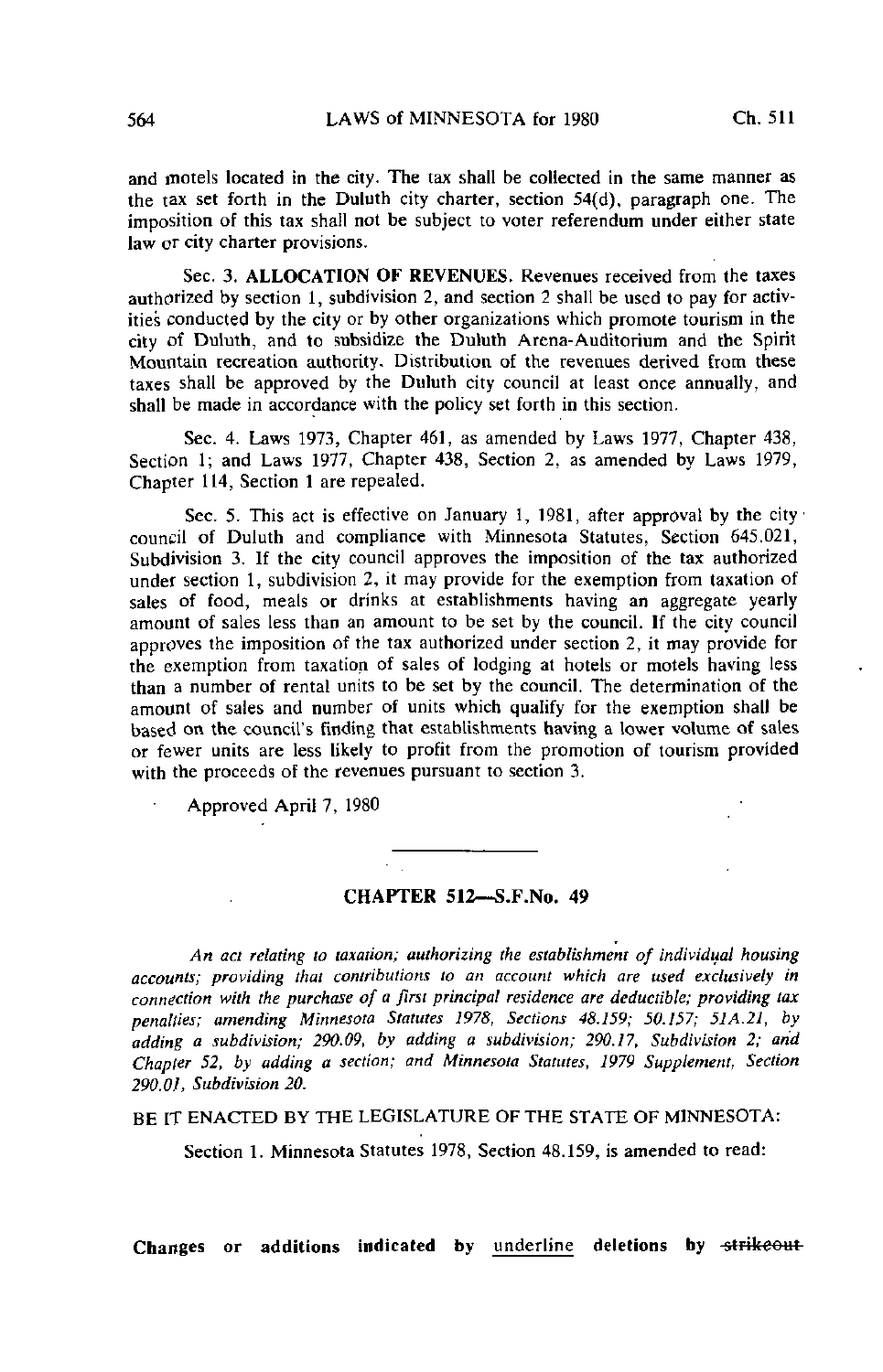48.159 LIMITED TRUSTEESHIP. Subdivision 1. A commercial bank, upon approval by the commissioner of banks of an application in the prescribed form filed with him together with a filing fee of \$100, shall have the power to act as trustee or custodian within the contemplation of the federal self-employed individuals tax retirement act of 1962, as amended and shall have the power to act as trustee or custodian within the contemplation of the federal employee retirement income security act of 1974, as amended, to establish an individual retirement account. The funds shall be invested only in savings or time deposits in the bank in amounts fully insured by federal deposit insurance. Funds held in the fiduciary capacity may be commingled for purposes of investment, but individual records shall be maintained by the fiduciary for each participant and show in detail all transactions engaged in under authority of this section. In passing upon applications, the commissioner shall take into consideration the investment policies, amount, type, and adequacy of reserves, fidelity bonds, and legally required deposits of the applicant, and other pertinent facts and circumstances, and may grant or refuse the application accordingly.

Subd. 2. Upon application to and approval by the commissioner, a commercial bank shall have the power to act as trustee of individual housing accounts established pursuant to the provisions of section 290.09, subdivision 30.

Sec. 2. Minnesota Statutes 1978, Section 50.157, is amended to read:

50.157 LIMITED TRUSTEESHIP. Subdivision 1. A savings bank shall have the power to act as trustee or custodian within the contemplation of the federal self-employed individuals tax retirement act of 1962, as amended, and also within the contemplation of the employee retirement income security act of 1974, as amended. The trustee or custodian may accept such trust funds provided such funds are invested only in savings accounts or deposits in such bank or in obligations or securities issued by such bank. All funds held in such fiduciary capacity may be commingled for appropriate purposes of investment, but individual records shall be maintained by the fiduciary for each participant and shall show in proper detail all transactions engaged in under authority of this section.

Subd. 2. Upon application to and approval by the commissioner, a savings bank shall have the power to act as trustee of individual housing accounts established pursuant to the provisions of section 290.09, subdivision 30.

Sec. 3. Minnesota Statutes 1978, Section 51A.21, is amended by adding a subdivision to read:

Subd. 16a. TRUSTEE OF INDIVIDUAL HOUSING ACCOUNTS. Upon application to and approval by the commissioner, to act as trustee of individual housing accounts established pursuant to the provisions of section 290.09, subdivision 30.

Sec. 4. Minnesota Statutes 1978, Chapter 52, is amended by adding a section to read:

[52.136] INDIVIDUAL HOUSING ACCOUNTS. Upon application to and approval by the commissioner of banks, a credit union shall have the power to act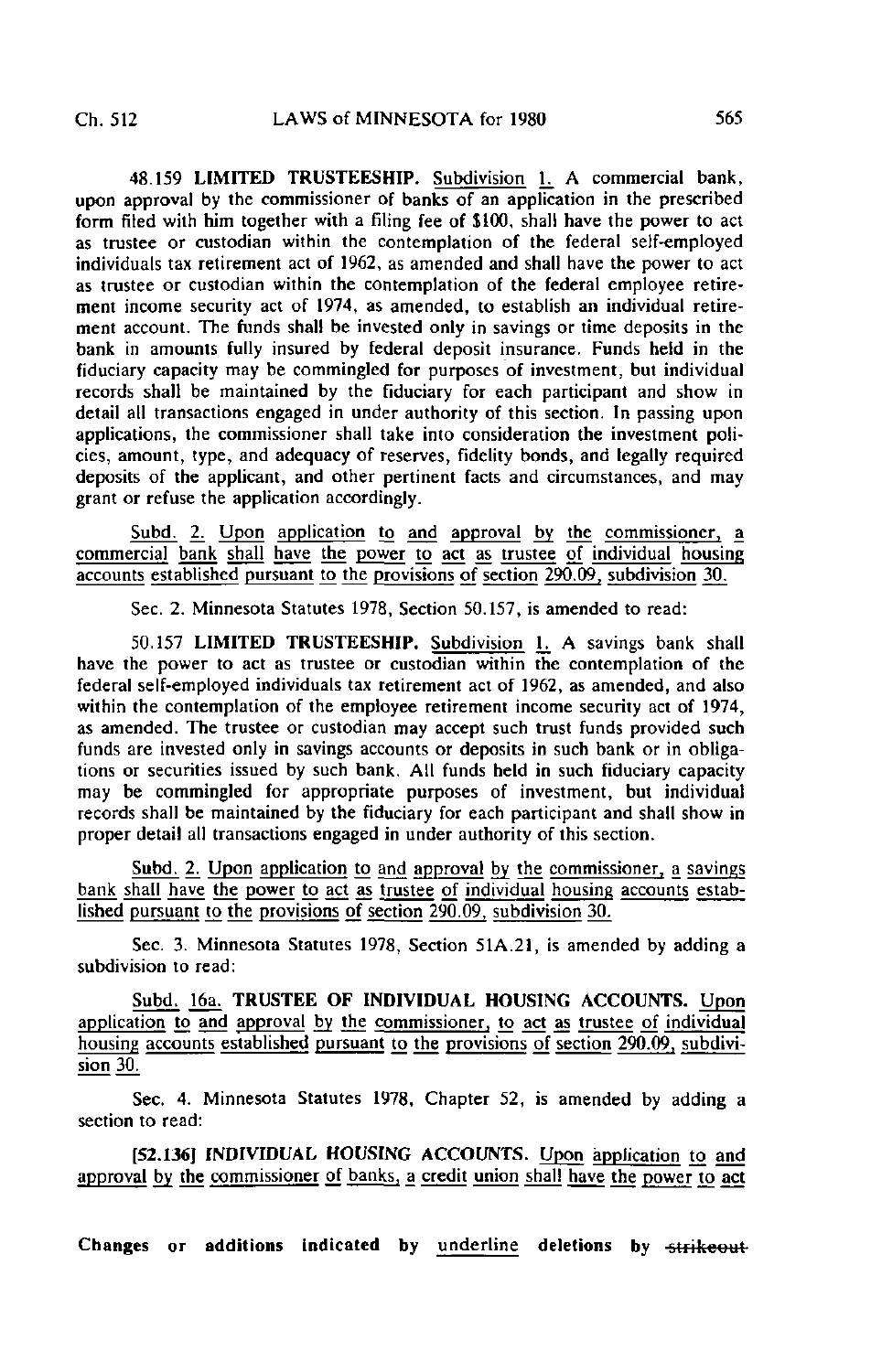35 trustee of individual housing accounts established pursuant to the provisions of section 290.09, subdivision 30.

Sec. 5. Minnesota Statutes 1978, Section 290.09, is amended by adding a subdivision to read:

Subd. 30. INDIVIDUAL HOUSING ACCOUNTS, (a) There shall be allowed as a deduction the amount; not to exceed \$1,500, paid in cash during the taxable year by an individual taxpayer to an individual housing account established for his benefit to provide funding for the purchase of his first principal residence, together with all interest paid or accrued within the taxable year on the account. In the case of a married couple filing separate returns or filing separately on a combined return, the sum of the deductions allo'wable, for amounts paid in cash, to each of them far the taxable year may not exceed \$1,500. No deduction may be taken for an amount on deposit in the account for less than six months before withdrawal. Any amount deposited less than six months before the close of the taxpayer's taxable year may be taken as a deduction only for the next succeeding taxable year.

The amounts paid in cash allowable as a deduction under this subdivision to an individual for all taxable years may not exceed \$10,000. In the case of a married individual, the \$10,000 amount shall be reduced by an amount equal to the sum of the amounts paid in cash allowed as deductions pursuant to this subdivision for all taxable years to his spouse.

(b) For purposes of this subdivision, the term "individual housing account" means a trust created or organized jn Minnesota for the exclusive benefit of an individual, or, in the case of a married individual, for the exclusive benefit of the individual and his spouse jointly, but only if the written governing instrument creating the trust meets the following requirements:

(1) Contributions will not be accepted for the taxable year in excess of \$2,500 or in excess of \$10,000 for all taxable years, exclusive of interest paid or accrued.

(2) The trustee is a financial institution, as defined in section 47.015, or a credit union, chartered or supervised under federal or state law, whose accounts are insured by the Federal Deposit Insurance Corporation, the Federal Savings and Loan Insurance Corporation, the National Credit Union Administration or any agency of this state or any federal agency established for the purpose of insuring accounts in these financial institutions. The financial institution must actively make residential real estate mortgage loans in Minnesota.

 $(3)$  The assets of the trust shall be invested only in savings or time deposits in amounts fully insured as prescribed in paragraph  $(2)$ . Funds held in the trust may be commingled for purposes of investment, but individual records shall be maintained by the trustee for each individual housing account holder which show all transactions in detail.

(4) The entire interest of an indjyidual or married couple for whose benefit the trust is maintained will be distributed to him, or them, not later than 120 months after the date on which the first contribution is made to the trust.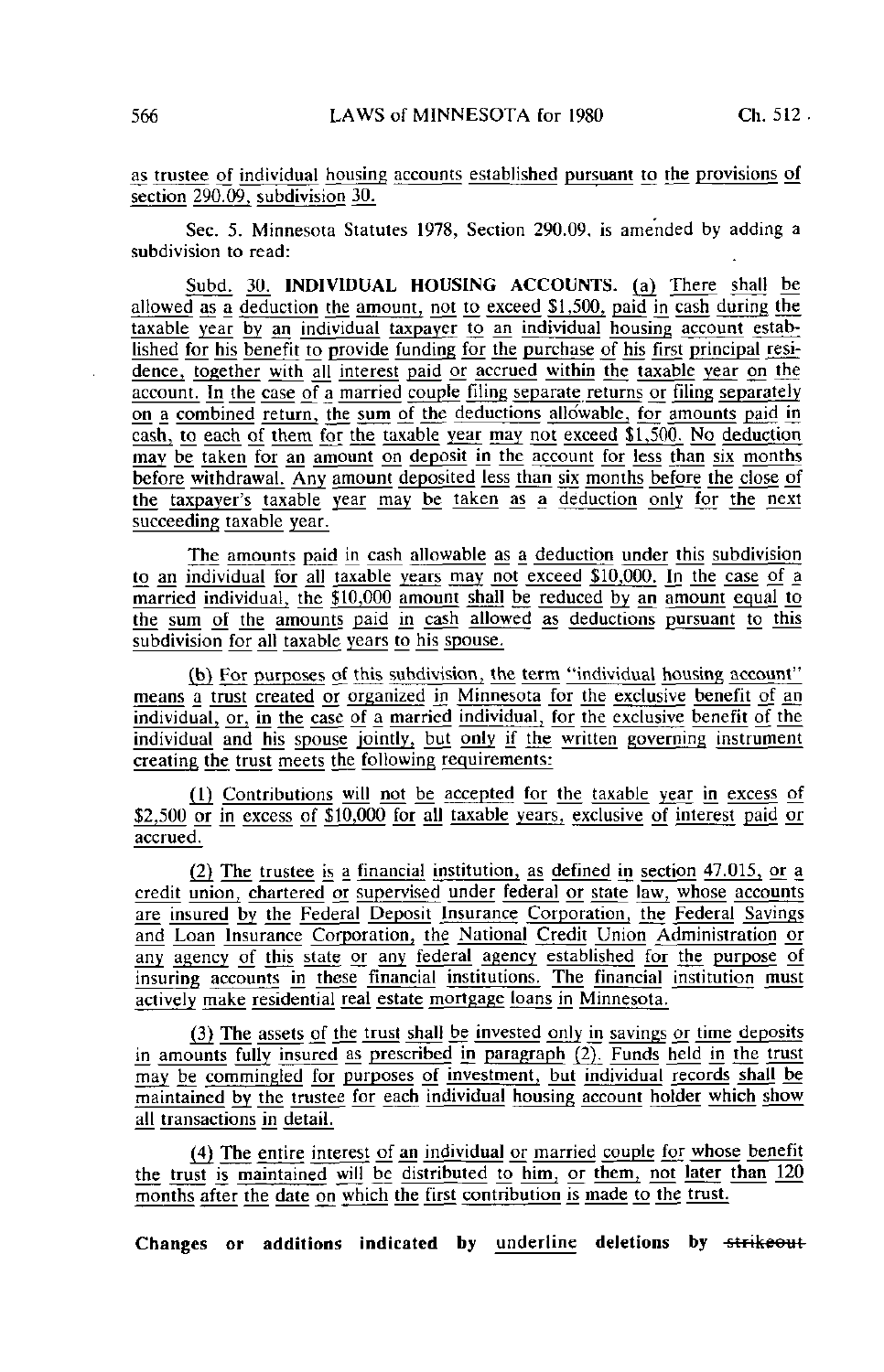(5) Except as provided in clause (c)(2) or clause (d) in the case of a disability or death the trustee will distribute no part of the funds in the account unless it: (a) verifies that the money is to be used for the purchase of a residence located in Minnesota, and it provides that the instrument of payment js payable to the mortgagor, construction contractor, or other vendor of the property purchased; or (b) withholds an amount equal to ten percent of the amount withdrawn from the account and remits this amount to the commissioner of revenue within ten days after the date of the withdrawal. The amount so withheld shall be applied to the liability of the taxpayer under clauses  $(c)(1)$  and  $(d)$ .

(c) (1) Except as otherwise provided in this clause, any amount paid or distributed out of an individual housing account shall be included in gross income by the payee or distributee for the taxable year jn which the payment or distribution is received, unless the amount is used exclusively in\_ connection with the first purchase of a principal residence in Minnesota for the payee or distributee.

(2) Paragraph (1) shall not apply to the distribution of any contribution paid during a taxable year to an individual housing account to the extent that the contribution exceeds the amount allowable as a deduction under this subdivision if:

 $(A)$  The distribution is received on or before the day prescribed by law including extensions of time for filing such individual's return for the taxable year;

(B) No deduction is allowed under this subdivision with respect to the excess contribution; and

(C) The distribution is accompanied by the amount of net income attributable to the excess contribution. This net income shall be included in the gross income of the individual for the taxable year in which it is received.

(3) Paragraph (1) shall not apply to the distribution of any contribution paid during any taxable year to an individual housing account to the extent that the contribution exceeds the amount allowable as a deduction under this subdivision and no deduction was allowed under this subdivision with respect to the excess contribution.

(4) The transfer of an individual's interest in an individual housing account to his former spouse under a dissolution of marriage decree or under a written instrument incident to a dissolution of marriage is not to be considered a taxable transfer made by the individual and the interest, at the time of the transfer, is to be treated as an individual housing account of the transferee, and not of the transferor. After the transfer, the account is to be treated, for purposes of this  $subdivision$ , as maintained for the benefit of the spouse.

(d) If a distribution from an individual housing account to an individual for whose benefit the account was established is made and not used in connection with the first purchase of a principal residence in Minnesota for the individual, the tax liability of the individual under chapter 290 for the taxable year in which the distribution is received shall be increased by an amount equal to ten percent of the amount of the distribution which is includable in his gross income for the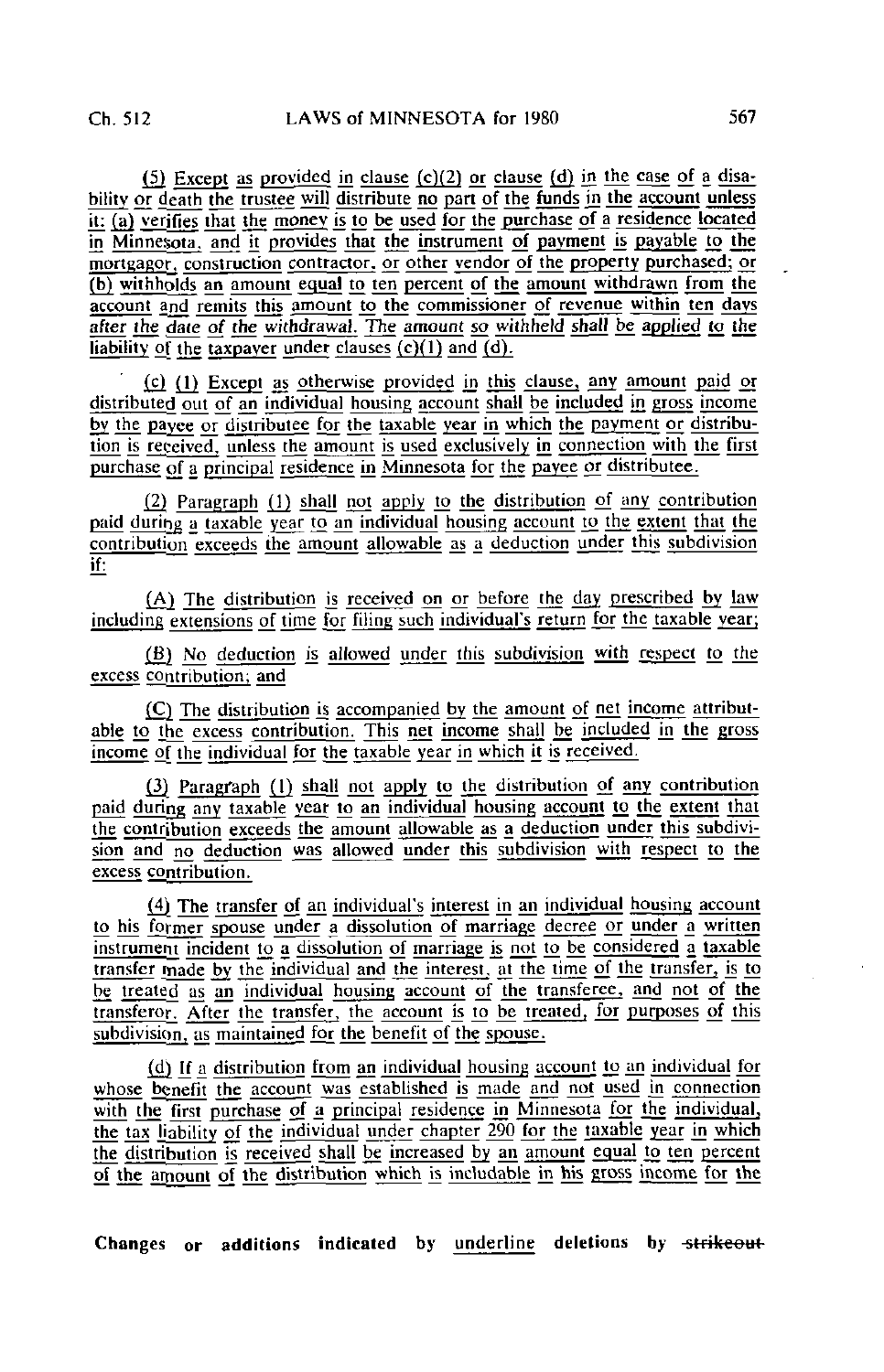taxable year. If, during any taxable year, the individual uses the account or any portion thereof as security for a loan, the portion so used js treated as distributed to that individual. No such liability shall be imposed if the payment or distribution is attributable to the taxpayer dying or becoming disabled as provided in section 290A.03, subdivision 10. An individual shall not be considered to be disabled unless he furnishes proof of the disability in the form and manner as the commissioner of revenue may require. Upon the death of an individual for whose benefit the account had been established, the funds in the account shall be payable to the  $\overline{c}$  estate of the individual, provided that, if the account was held jointly by the decedent and a spouse of the decedent, the account shall remain as the individual housing account of the surviving spouse.

(e) The trustee of an individual housing account shall make reports regarding the account to the commissioner of revenue and to the individual for whom the account is maintained with respect to contributions, distributions, and other matters as the commissioner may require under rules. The reports required by this clause shall be filed at a time and in a manner as may be required by the rules. A person who fails to file a required report will be subject to a penalty of \$10 to be paid to the commissioner of revenue for each instance of failure to file.

(f) For purposes of this clause, in the case of an individual housing account, the term "excess contributions" means the amount by which the amount contributed for the taxable year to the account exceeds the amount allowable as a contribution under clause  $(b)(1)$  for the taxable year. For purposes of this clause, any contribution which is distributed out of the individual housing account and a distribution to which clause (c)(2) applies shall be treated as an amount not contributed.

In addition to the tax liability of the individual under chapter 290 for the taxable year, there is imposed for each taxable year a tax not to exceed six percent of the value of the amount of the 'excess contributions to an individual's individual housing account.

Sec. 6. Minnesota Statutes 1978, Section 290.17, Subdivision 2, is amended to read:

Subd. 2. OTHER TAXPAYERS. In the case of taxpayers not subject to the provisions of subdivision 1, items of gross income shall be assigned to this state or other states or countries in accordance with the following principles:

(1) The entire income of all resident or domestic taxpayers from compensation for labor or personal services, or from a business consisting principally of the performance of personal or professional services, shall be assigned to this state, and the income of nonresident taxpayers from such sources shall be assigned to this state if, and to the extent that, the labor or services are performed within it; all other income from such sources shall be treated as income from sources without this state;

(2) Income from the operation of a farm shall be assigned to this state if the farm is located within this state and to other states only if the farm is not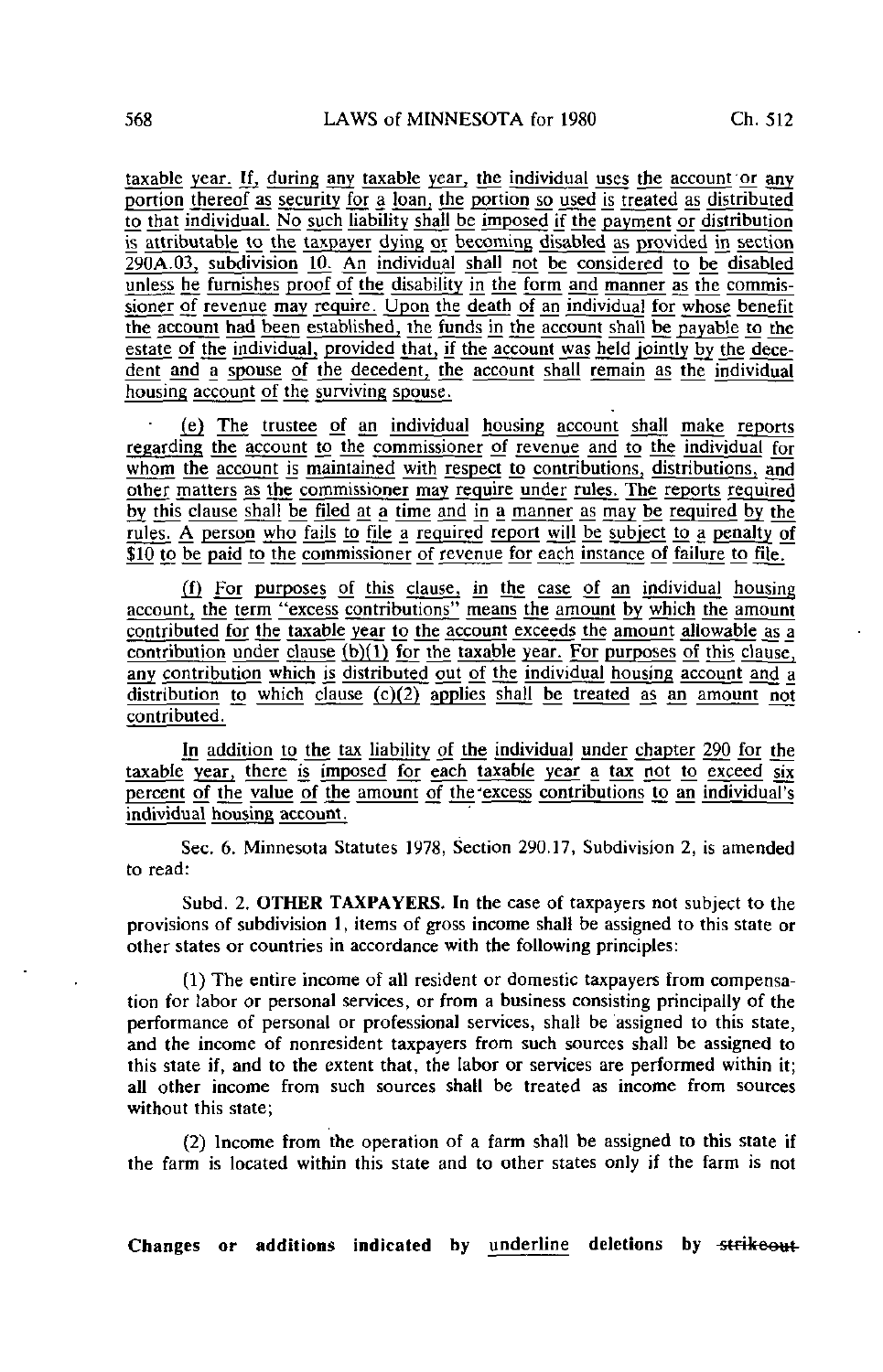located in this state. Income and gains received from tangible property not employed in the business of the recipient of such income or gains, and from tangible property employed in the business of such recipient if such business consists principally of the holding of such property and the collection of the income and gains therefrom, shall be assigned to this state if such property has a situs within it, and to other states only if it has no situs in this state. Income or gains from intangible personal property not employed in the business of the recipient of such income or gains, and from intangible personal property employed in the business of such recipient if such business consists principally of the holding of such property and the collection of the income and gains therefrom, wherever held, whether in trust, or otherwise, shall be assigned to this state if the recipient thereof is domiciled within this state; income or gains from intangible personal property wherever held, whether in trust or otherwise shall be assigned to this state if the recipient of such income or gains is domiciled within this state, or if the grantor of any trust is domiciled within this state and such income or gains would be taxable to such grantor under sections 290.28 or 290.29;

(3) Income derived from carrying on a trade or business, including in the case of a business owned by natural persons the income imputable to the owner for his services and the use of his property therein, shall be assigned to this state if the trade or business is conducted wholly within this state, and to other states if conducted wholly without this state. This provision shall not apply to business income subject to the provisions of clause (1);

(4) When a trade or business is carried on partly within and partly without this state, the entire income derived from such trade or business, including income from intangible property employed in such business and including, in the case of a business owned by natural persons, the income imputable to the owner for his services and the use of his property therein, shall be governed, except as otherwise provided in sections 290.35 and 290.36, by the provisions of section 290.19, notwithstanding any provisions of this section to the contrary. This shall not apply to business income subject to the provisions of clause (1). For the purposes of this clause, a trade or business located in Minnesota is carried on partly within and partly without this state if tangible personal property is sold by such trade or business and delivered or shipped to a purchaser located outside the state of Minnesota.

In determining whether or not intangible property is employed in a unitary business carried on partly within and partly without this state so that income derived therefrom is subject to apportionment under section 290.19 the following rules and guidelines shall apply.

(a) Intangible property is employed in a business if the business entity owning intangible property holds it as a means of furthering the business operation of which a part is located within the territorial confines of this state.

(b) Where a business operation conducted in Minnesota, is owned by a business entity which carries on business activity outside of the state different in kind from that conducted within this state, and such other business is conducted entirely outside the state, it will be presumed that the two business operations are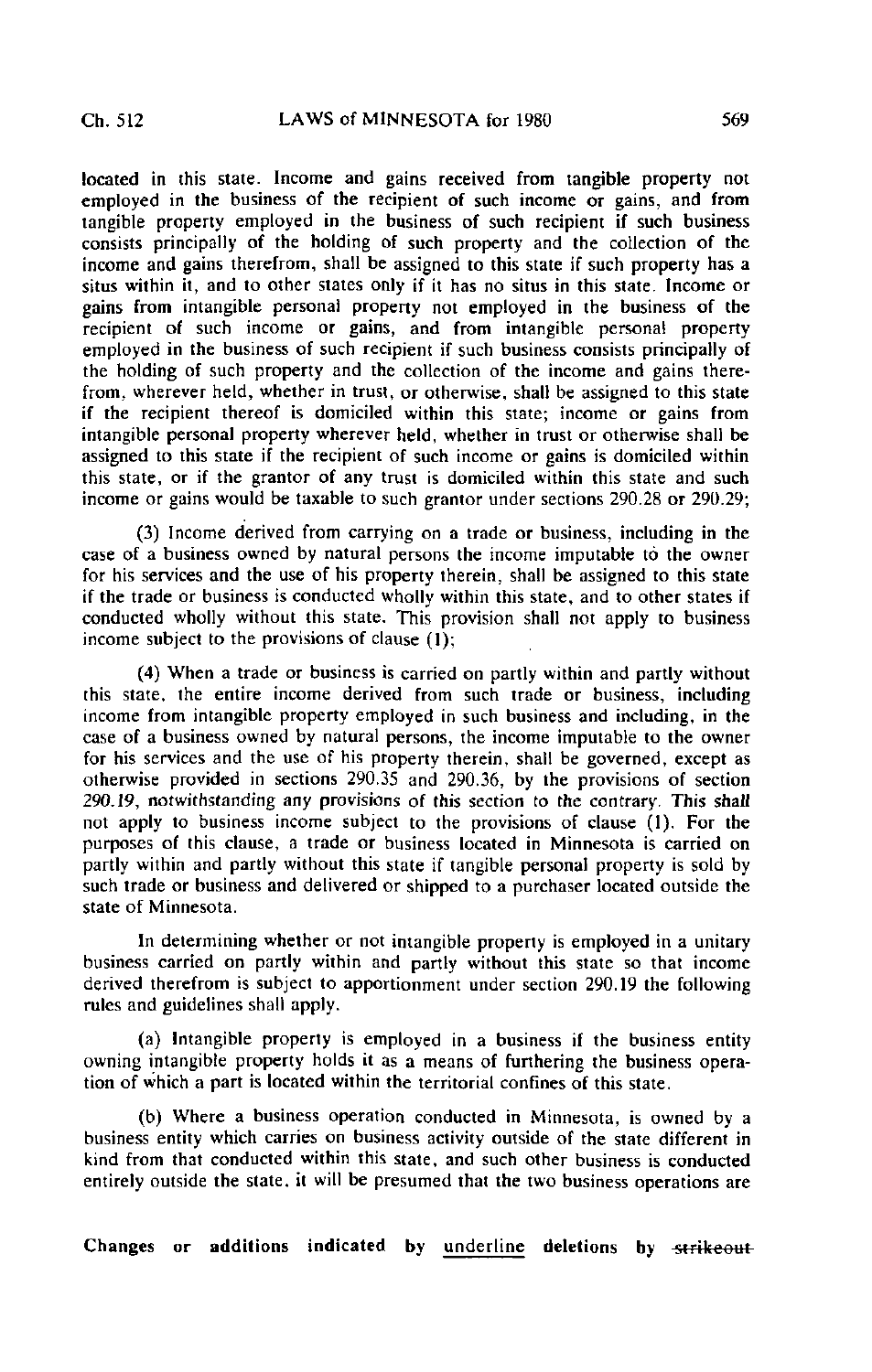unitary in nature, interrelated, connected and interdependent unless it can be shown to the contrary.

(5) In the case of a nonresident who is liable for payment of a penalty for having withdrawn funds from an individual housing account established pursuant to section 290.09, subdivision 30, the amount so withdrawn and for which a deduction was allowed shall be an item of income assignable to this state, and the penalty tax of ten percent shall remain an additional liability of that taxpayer.

(6) All other items of gross income shall be assigned to the taxpayer's domicile.

Sec. 7. [290.09] [Subd. 30. additional paragraph] Section 5 may be cited as the ^Young Family Housing Act".

Sec. 8. Minnesota Statutes, 1979 Supplement. Section 290.01, Subdivision 20, is amended to read:

Subd. 20. GROSS INCOME. Except as otherwise provided in this chapter, the term "gross income," as applied to corporations includes every kind of compensation for labor or personal services of every kind from any piivate or public employment, office, position or services; income derived from the ownership or use of property; gains or profits derived from every kind of disposition of, or every kind of dealing in, property; income derived from the transaction of any trade or business; and income derived from any source; except that gross income shall not include "exempt function income" of a "homeowners association" as those terms are defined in Section 528 of the Internal Revenue Code of 1954, as amended.

For each of the taxable years beginning after December 31, 1960 and prior to January 1, 1971, the term "gross income" in its application to individuals, estates, and trusts, shall mean the adjusted gross income as computed for federal income tax purposes as defined in the Internal Revenue Code of 1954, as amended through December 31. 1970 for the applicable taxable year, with the modifications specified in this section.

For each of the taxable years beginning after December 31, 1970. the term "gross income" in its application to individuals, estates, and trusts shall mean the adjusted gross income as computed for federal income tax purposes as defined in the Internal Revenue Code of 1954. as amended through the date specified herein for the applicable taxable year, with the modifications specified in this section.

(i) The Internal Revenue Code of 1954, as amended through December 31. 1970, shall be in effect for taxable years beginning after December 31. 1970 and prior to January 1, 1973.

(ii) The Internal Revenue Code of 1954, as amended through December 31, 19?2. shall be in effect for taxable years beginning after December 31. 1972.

(iii) The Internal Revenue Code of 1954, as amended through December 31, 1973, shall be in effect for taxable years beginning after December 31, 1973.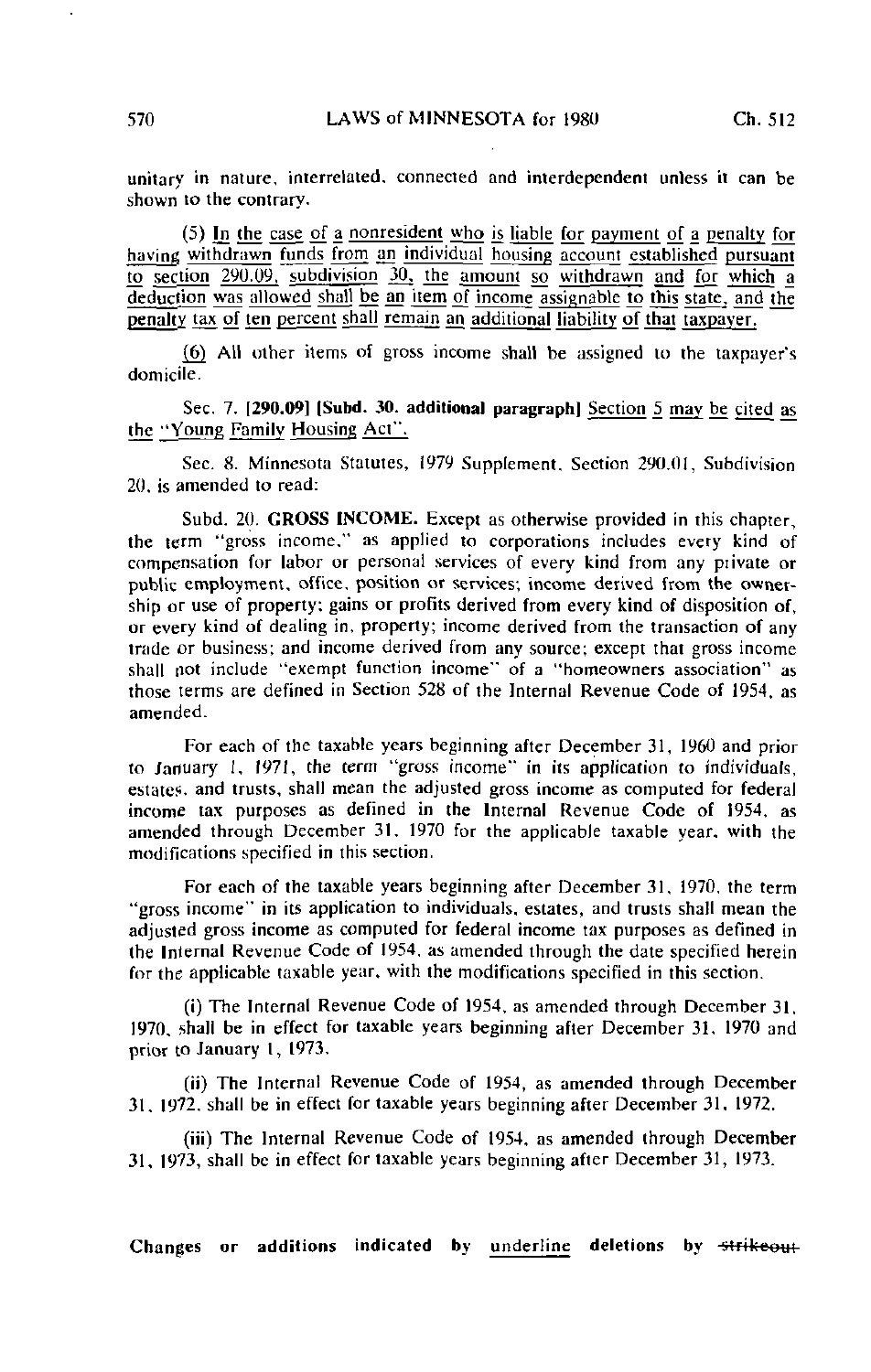(iv) The Internal Revenue Code of 1954, as amended through December 31. 1974, shall be in effect for the taxable years beginning after December 31, 1974.

(v) The Internal Revenue Code of 1954. as amended through December 31, 1976, including the amendments made to section 280A (relating to licensed day care centers) in H.R. 3477 as it passed the Congress on May 16, 1977, shall be in effect for the taxable years beginning after December 31, 1976. The provisions of the Tax Reform Act of 1976, P.L. 94-455, which affect adjusted gross income shall become effective for purposes of this chapter at the same time they become effective for federal income tax purposes. Section 207 (relating to extension of period for nonrecognition of gain on sale or exchange of residence) and section 402 (relating to time for making contributions to pension plans of self employed people) of P.L. 94-12 shall be effective for taxable years beginning after December 31, 1974.

The amendments made to sections  $219(c)$  (3) and  $220(c)$  (4) (extending the time for which a taxpayer is deemed to have made a contribution to an individual retirement account for the taxable year) by section 157(a) of P.L. 95-600 shall be effective for taxable years beginning after December 31, 1977.

References to the Internal Revenue Code of 1954 in clauses (a), (b) and (c) following shall mean the code in effect for the purpose of defining gross income for the applicable taxable year.

(a) Modifications increasing federal adjusted gross income. There shall be added to federal adjusted gross income:

(1) Interest income on obligations of any state other than Minnesota or a political subdivision of any such other state exempt from federal income taxes under the Internal Revenue Code of 1954;

(2) Interest income on obligations of any authority, commission, or instrumentality of the United States, which the laws of the United States exempt from federal income tax. but not from state income taxes;

(3) Income taxes imposed by this state or any other taxing jurisdiction, to the extent deductible in determining federal adjusted gross income and not credited against federal income tax;

(4) Interest on indebtedness incurred or continued to purchase or carry securities the income from which is exempt from tax under this chapter, to the extent deductible in determining federal adjusted gross income;

(5) Amounts received as reimbursement for an expense of sickness or injury which was deducted in a prior taxable year to the extent that the deduction for such reimbursed expenditure resulted in a tax benefit;

(6) The amount of any federal income tax overpayment for any previous taxable year, received as refund or credited to another taxable year's income tax liability, proportionate to the percentage of federal income tax that was claimed as a deduction in determining Minnesota income tax for such previous taxable year.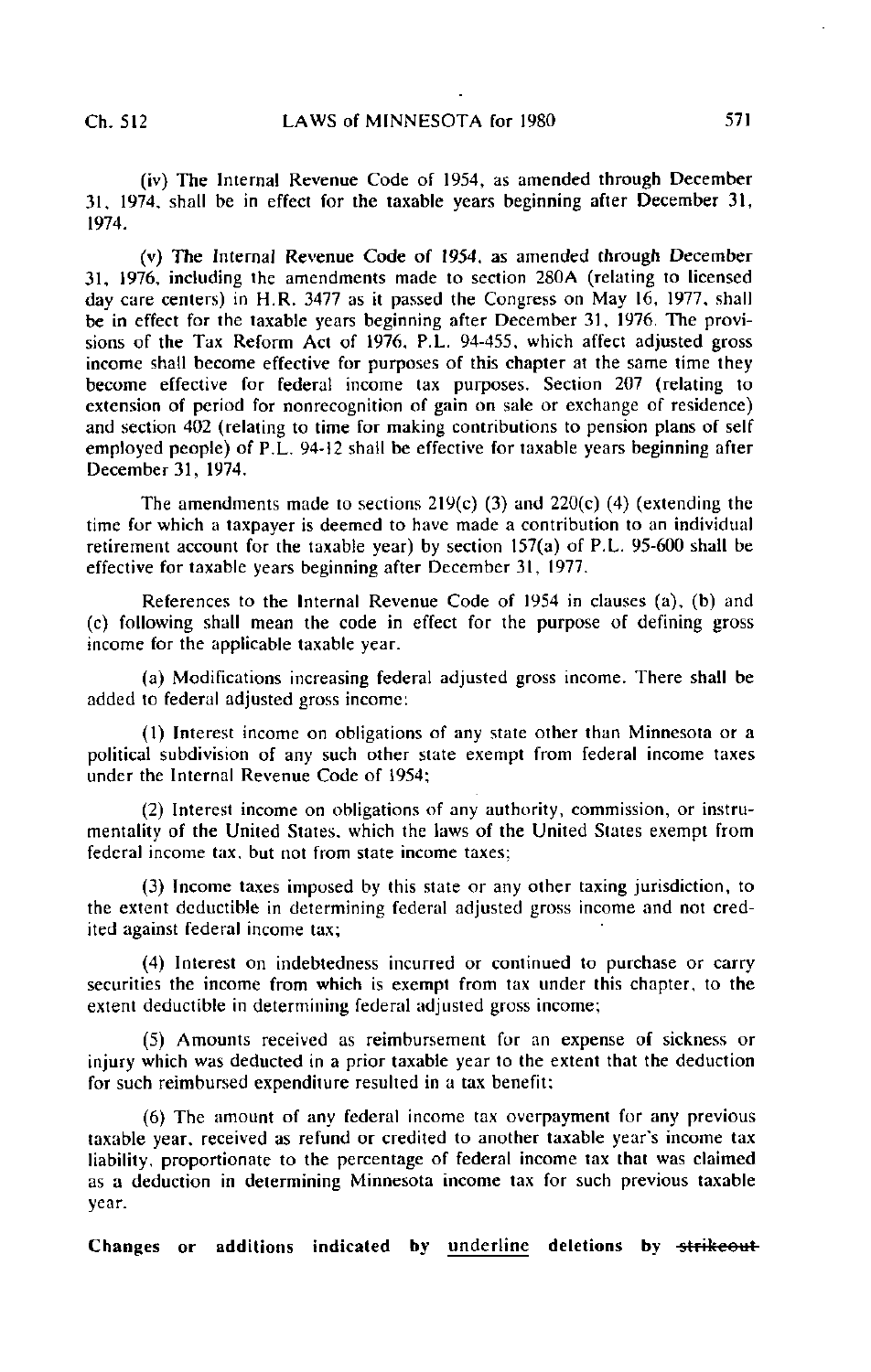The overpayment refund or credit, determined with respect to a husband and wife on a joint federal income tax return for a previous taxable year, shall be reported on joint or separate Minnesota income tax returns. In the case of separate Minnesota returns, the overpayment shall be reported by each spouse proportionately according to the relative amounts of federal income tax claimed as a deduction on his or her separate Minnesota income tax return for such previous taxable year;

(7) In the case of a change of residence from Minnesota to another state or nation, the amount of moving expenses which exceed total reimbursements and which were therefore deducted in arriving at federal adjusted gross income;

(8) In the case of property disposed of on or after January 1, 1973, the amount of any increase in the taxpayer's federal tax liability under section 47 of the Internal Revenue Code of 1954, as amended through December 31, 1976, to the extent of the credit under section 38 of the Internal Revenue Code of 1954, as amended through December 31, 1976, that was previously allowed as a deduction either under section 290.01, subdivision 20 (b) (7) or under section 290.09, subdivision 24;

(9) Expenses and losses arising from a farm which are not allowable under section 290.09, subdivision 29;

(10) Expenses and depreciation attributable to substandard buildings disallowed by section 290.101;

(11) The amount by which the gain determined pursuant to section 41.59, subdivision 2 exceeds the amount of such gain included in federal adjusted gross income;

(12) To the extent deducted in computing the taxpayer's federal adjusted gross income for the taxable year, losses realized upon a transfer of property to the spouse or former spouse of the taxpayer in exchange for the release of the spouse's marital rights;

(13) Interest income from qualified scholarship funding bonds as defined in section 103(e) of the Internal Revenue Code of 1954, as amended through December 31, 1976, if the nonprofit corporation is domiciled outside of Minnesota; and

(14) Exempt-interest dividends, as defined in section  $852(b)(5)(A)$  of the Internal Revenue Code of 1954, as amended through December 31, 1976, not included in federal adjusted gross income pursuant to section  $852(b)(5)(B)$  of the Internal Revenue Code of 1954, as amended through December 31, 1976, except for that portion of such exempt-interest dividends derived from interest income on obligations of the state of Minnesota, any of its political or governmental subdivisions, any of its municipalities, or any of its governmental agencies or instrumentalities;

(15) The amount of any excluded gain realized by a trust on the sale or exchange of property as defined in section 641(c)(I).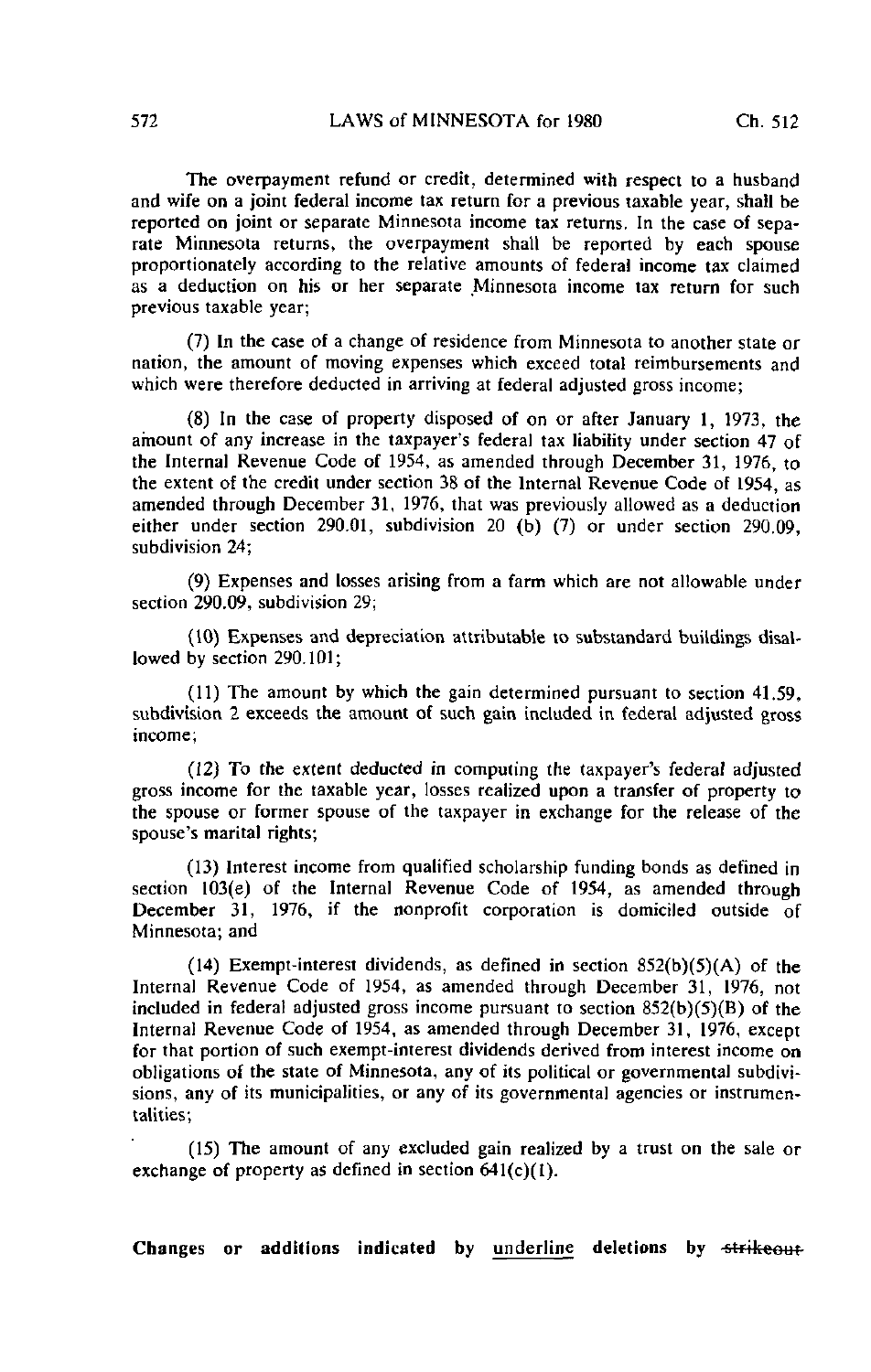(16) The amount of a distribution from an individual housing account which is to be included in gross income as required under clause (c) of section 290.09, subdivision 30.

(b) Modifications reducing federal adjusted gross income. There shall be subtracted from federal adjusted gross income:

(1) Interest income on obligations of any authority, commission or instrumentality of the United States to the extent includible in gross income for federal income tax purposes but exempt from state income tax under the laws of the United States;

(2) The portion of any gain, from the sale or other disposition of property having a higher adjusted basis for Minnesota income tax purposes than for federal income tax purposes, that does not exceed such difference in basis; but if such gain is considered a long-term capital gain for federal income tax purposes, the modification shall be limited to 50 per centum of such portion of the gain. This modification shall not be applicable if the difference in basis is due to disallowance of depreciation pursuant to section 290.101.

(3) Interest or dividend income on securities to the extent exempt from income tax under the laws of this state authorizing the issuance of such securities but includible in gross income for federal income tax purposes;

(4) Losses, not otherwise reducing federal adjusted gross income assignable to Minnesota, arising from events or transactions which are assignable to Minnesota under the provisions of sections 290.17 to 290.20, including any capital loss or net operating loss carryforwards or carrybacks resulting from such losses;

(5) If included in federal adjusted gross income, the amount of any credit received, whether received as a refund or credit to another taxable year's income tax liability, pursuant to chapter 290A, and the amount of any overpayment of income tax to Minnesota, or any other state, for any previous taxable year, whether such amount is received as a refund or credited to another taxable year's income tax liability;

(6) To the extent included in federal adjusted gross income, notwithstanding any other law to the contrary, the amount received by any person (i) from the United States, its agencies or instrumentalities, the Federal Reserve Bank or from the state of Minnesota or any of its political or governmental subdivisions or from any other state or its political or governmental subdivisions, or a Minnesota volunteer firefighter's relief association, by way of payment as a pension, public employee retirement benefit, or any combination thereof, or (ii) as a retirement or survivor's benefit made from a plan qualifying under section 401, 403, 404, 405, 408. 409 or 409A of the Internal Revenue Code of 1954, as amended through December 31, 1977. The maximum amount of this subtraction shall be \$10,000 less the amount by which the individual's federal adjusted gross income exceeds \$17.000. In the case of a volunteer firefighter who receives an involuntary lump sum distribution of his pension or retirement benefits, the maximum amount of this subtraction shall be \$10,000; this subtraction shall not be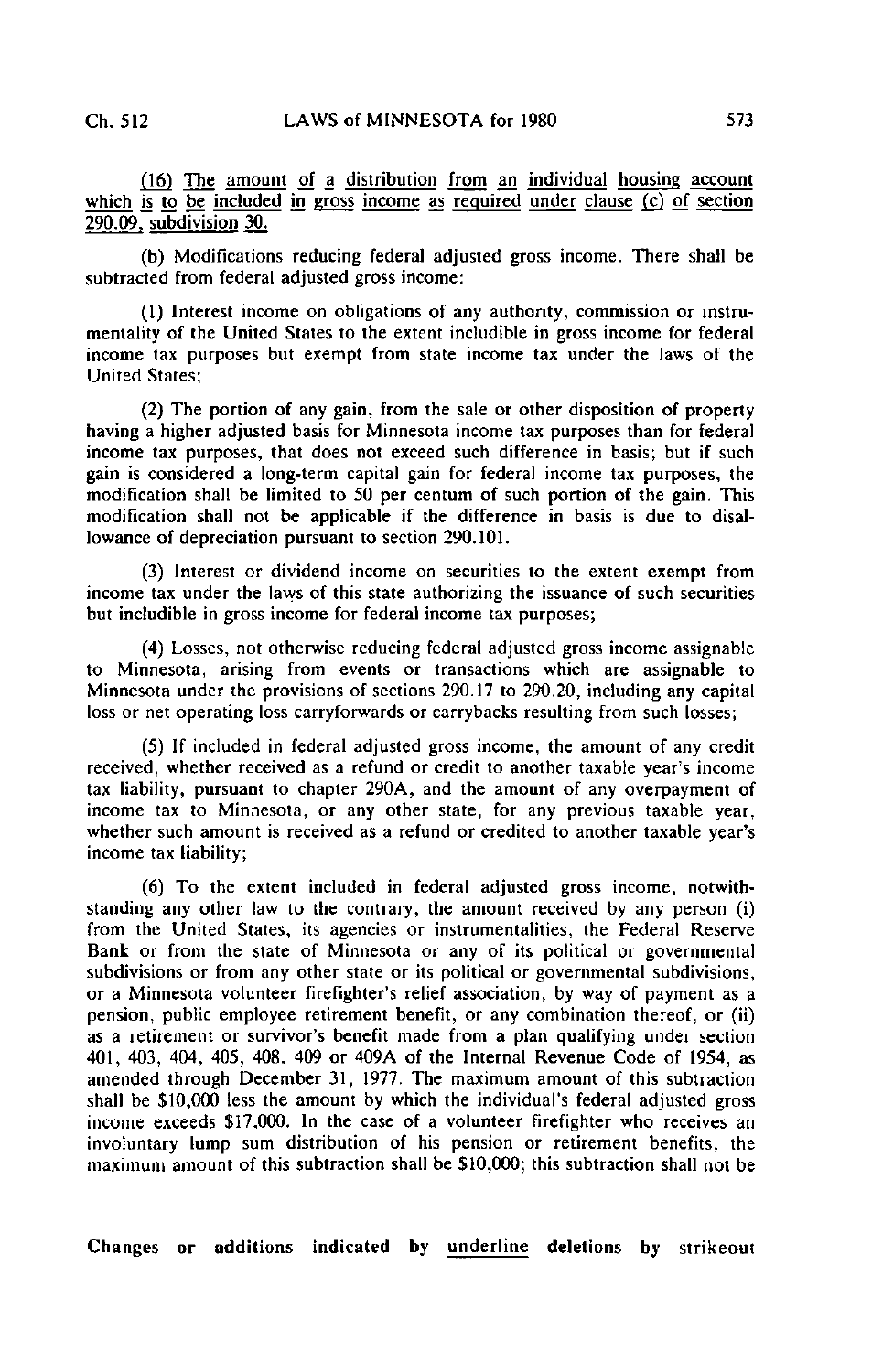reduced by the amount of the individual's federal adjusted gross income in excess of \$17,000;

(7) In the case of property acquired on or after January 1, 1973, the amount of any credit to the taxpayer's federal tax liability under section 38 of the Internal Revenue Code of 1954, as amended through December 31. 1976. but only to the extent that the credit is connected with or allocable against the production or receipt of income included in the measure of the tax imposed by this chapter;

(8) To the extent included in the taxpayer's federal adjusted gross income for the taxable year, gain realized upon a transfer of property to the spouse or former spouse of the taxpayer in exchange for the release of the spouse's marital rights;

(9) The amount of any distribution from a qualified pension or profit sharing plan included in federal adjusted gross income in the year of receipt to the extent of any contribution not previously allowed as a deduction by reason of a change in federal law which was not adopted by Minnesota law for a taxable year beginning in 1974 or later;

(10) Interest, including payment adjustment to the extent that it is applied to interest, earned by the seller of the property on a family farm security loan executed after December 31, 1977 and before January 1. 1982 that is guaranteed by the commissioner of agriculture as provided in sections 41.51 to 41.60;

(11) The amount of gain on the sale of the taxpayer's residence excluded from the federal gross income of the taxpayer pursuant to section 121 of the Internal Revenue Code of 1954. as amended through December 31, 1978 provided that a taxpayer who elects under that section shall not, for the purpose of this subdivision, also take an exclusion according to the provisions of section 121 of the Internal Revenue Code, as amended through December 31. 1976;

(12) The first \$3,000 of compensation for personal services in the armed forces of the United States or the United Nations, and the next \$2,000 of compensation for personal services in the armed forces of the United States or the United Nations wholly performed outside the state of Minnesota; and

(13) The amount of any income earned for personal services rendered prior to the date when the taxpayer became a resident of Minnesota.

(c) Modifications affecting shareholders of electing small business corporations under section 1372 of the Internal Revenue Code of 1954. or section 290.972 of this chapter.

(1) Shareholders in a small business corporation, which has elected to be so taxed under the Internal Revenue Code of 1954, but has not made an election under section 290,972 of this chapter, shall deduct from federal adjusted gross income the amount of any imputed income from such corporation and shall add to federal adjusted gross income the amount of any loss claimed as a result of such stock ownership. Also there shall be added to federal adjusted gross income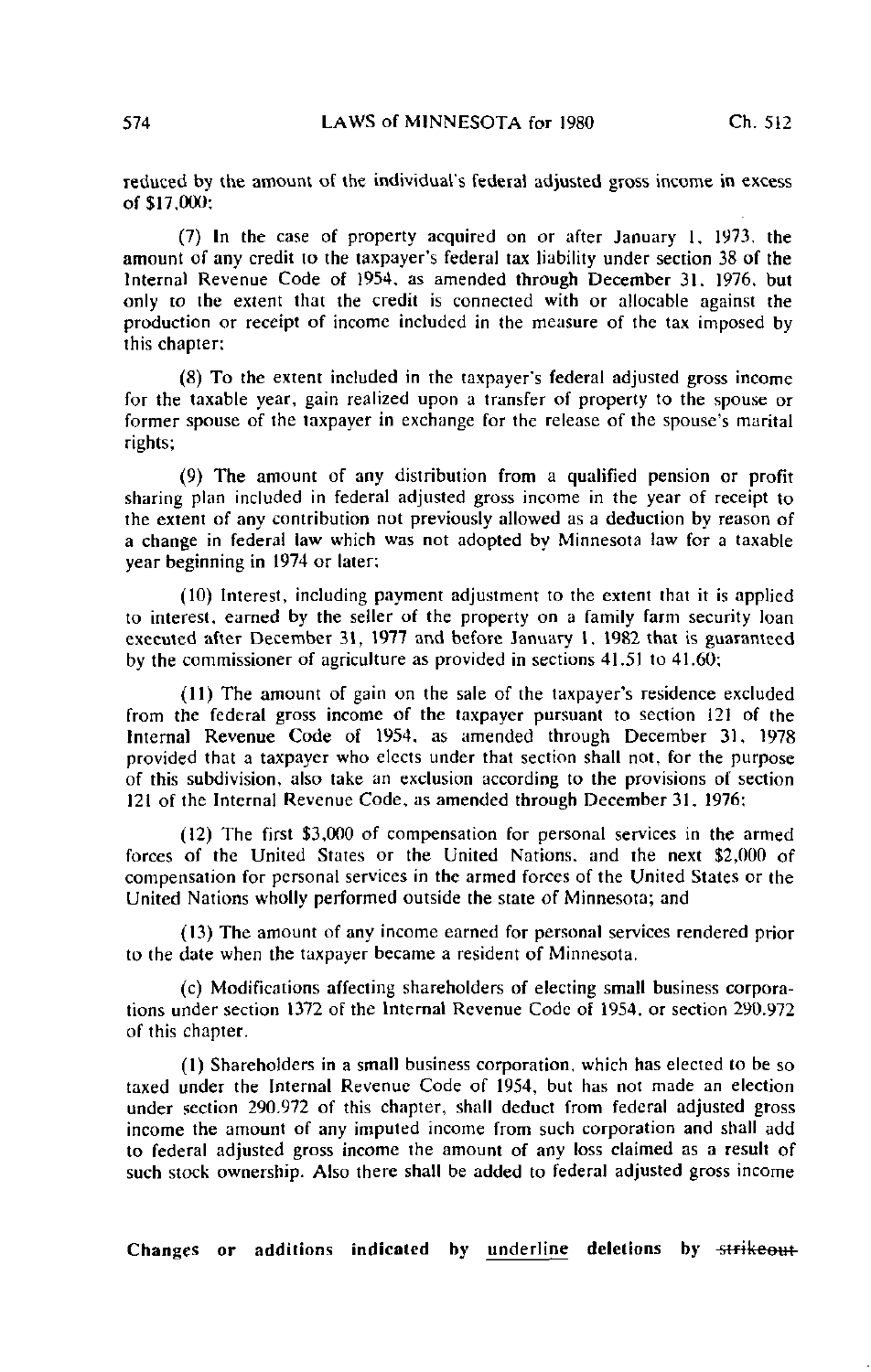the amount of any distributions in cash or property made by said corporation to its shareholders during the taxable year.

(2) In cases where the small business corporation has made an election under section 1372 of the Internal Revenue Code of 1954, but has not elected under section 290.972 of this chapter and said corporation is liquidated or the individual shareholder disposes of his stock and there is no capital loss reflected in federal adjusted gross income because of the fact that corporate losses have exhausted the shareholders basis for federal purposes, such shareholders shall be entitled, nevertheless, to a capital loss commensurate to their Minnesota basis for the stock.

(3) In cases where the election under section 1372 of the Internal Revenue Code of 1954 antedates the election under section 290.972 of this chapter and at the close of the taxable year immediately preceding the effective election under section 290.972 the corporation has a reserve of undistributed taxable income previously taxed to shareholders under the provisions of the Internal Revenue Code of 1954. in the event and to the extent that such reserve is distributed to shareholders such distribution shall be taxed as a dividend for purposes of this act.

Items of gross income includible within these definitions shall he deemed such regardless of the form in which received. Items of gross income shall be included in gross income of the taxable year in which received by a taxpayer unless properly to be accounted for as of a different taxable year under methods of accounting permitted by section 290.07, except that (1) amounts transferred from a reserve or other account, if in effect transfers to surplus, shall, to the extent that such amounts were accumulated through deductions from gross income or entered into the computation of taxable net income during any taxable year, be treated as gross income for the year in which the transfer occurs, but only to the extent that such amounts resulted in a reduction of the tax imposed by this act, and (2) amounts received as refunds on account of taxes deducted from gross income during any taxable year shall be treated as gross income for the year in which actually received, but only to the extent that such amounts resulted in a reduction of the tax imposed by this act.

(d) Modification in computing taxable income of the estate of a decedent. Amounts allowable under section 291.07, subdivision 1(2) in computing Minnesota inheritance tax liability shall not be allowed as a deduction in computing the taxable income of the estate unless there is filed within the time and in the manner and form prescribed by the commissioner a statement that the amounts have not been allowed as a deduction under section 291.07 and a waiver of the right to have such amounts allowed at any time as deductions under section 291.07. The provisions of this paragraph shall not apply with respect to deductions allowed under section 290.077 (relating to income in respect of decedents). In the event that the election made for federal tax purposes under section 642(g) of the Internal Revenue Code of 1954 differs from the election made under this paragraph appropriate modification of the estate's federal taxable income shall be made to implement the election made under this paragraph in accordance with regulations prescribed by the commissioner.